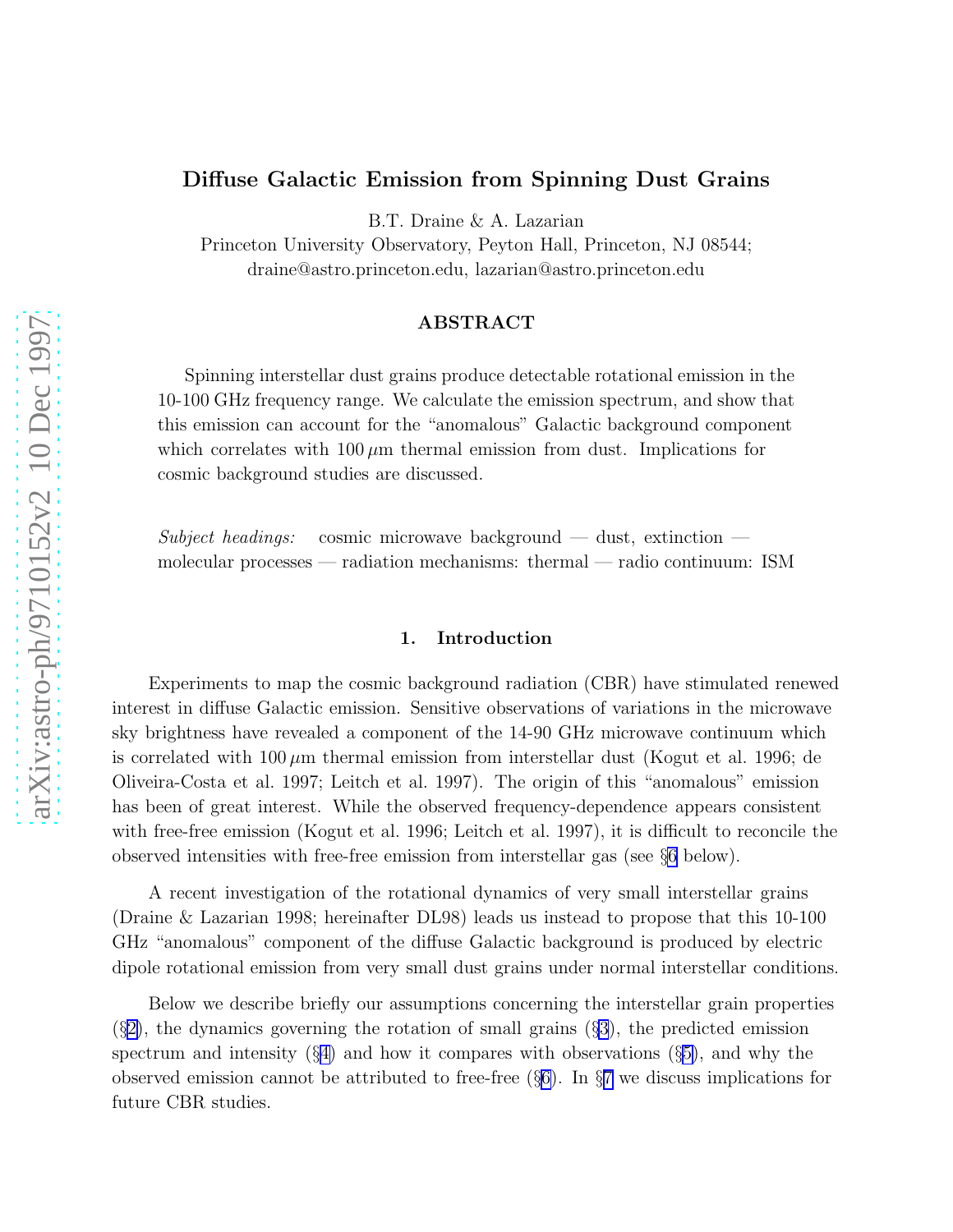#### 2. Grain Properties

<span id="page-1-0"></span>The observed emission from interstellar diffuse clouds at 12 and  $25 \mu m$  (Boulanger & P $\acute{e}$ rault 1988) is believed to be thermal emission from grains which are small enough that absorption of a single photon can raise the grain temperature to  $\sim 150 \,\mathrm{K}$  for the 25  $\mu$ m emission, and  $\sim 300 \,\mathrm{K}$  for the 12  $\mu$ m emission. Such grains contain  $\sim 10^2 - 10^3$  atoms, and must be sufficiently numerous to account for ∼20% of the total rate of absorption of energy from starlight.<sup>1</sup> A substantial fraction of these very small grains may be hydrocarbon molecules, as indicated by emission bands at 6.2, 7.7, 8.6, and 11.3  $\mu$ m observed from diffuse clouds by IRTS (Onaka et al. 1996) and ISO (Mattila et al. 1996).

If the grains are primarily carbonaceous, they must contain  $\sim 3 - 10\%$  of the carbon in the interstellar medium [in the model of Désert et al. (1990), polycyclic aromatic hydrocarbon molecules contain ∼9% of the carbon]. The size distribution is uncertain. As in DL98, for our standard model "A" we assume a grain size distribution consisting of a power law  $dn/da \propto a^{-3.5}$  (Mathis, Rumpl, & Nordsieck 1977; Draine & Lee 1984) plus a log-normal distribution containing 5% of the carbon; 50% of the mass in the log-normal distribution (i.e., 2.5% of the C atoms) is in grains with  $N < 160$  atoms. The grains are assumed to be disk-shaped for  $N < 120$ , and spherical for  $N > 120$ .

The microwave emission from a spinning grain depends on the component of the electric dipole moment perpendicular to the angular velocity. Following DL98, we assume that a neutral grain has a dipole moment  $\mu = N^{1/2}\beta$ , where N is the number of atoms in the grain. Recognizing that there will be a range of dipole moments for grains of a given N, we assume that 25% of the grains have  $\beta = 0.5\beta_0$ , 50% have  $\beta = \beta_0$ , and 25% have  $\beta = 2\beta_0$ . For our standard models we will take  $\beta_0 = 0.4$  debye, but since  $\beta$  is uncertain we will examine the effects of varying  $\beta_0$ .

If the grain has a charge  $Ze$ , then it acquires an additional electric dipole component arising from the fact that the centroid of the grain charge will in general be displaced from the center of mass (Purcell 1979); we follow DL98 in assuming a characteristic displacement of  $0.1a_x$ , where  $a_x$  is the rms distance of the grain surface from the center of mass, and in computing the grain charge distribution  $f(Z)$  including collisional charging and photoelectric emission.

Finally we assume that the dipole moment is, on average, uncorrelated with the spin

<sup>&</sup>lt;sup>1</sup> Assuming a Debye temperature  $\Theta = 420 \text{ K}$ , a 6 eV photon can heat a particle with N=277 atoms to  $T=200\,\rm K.$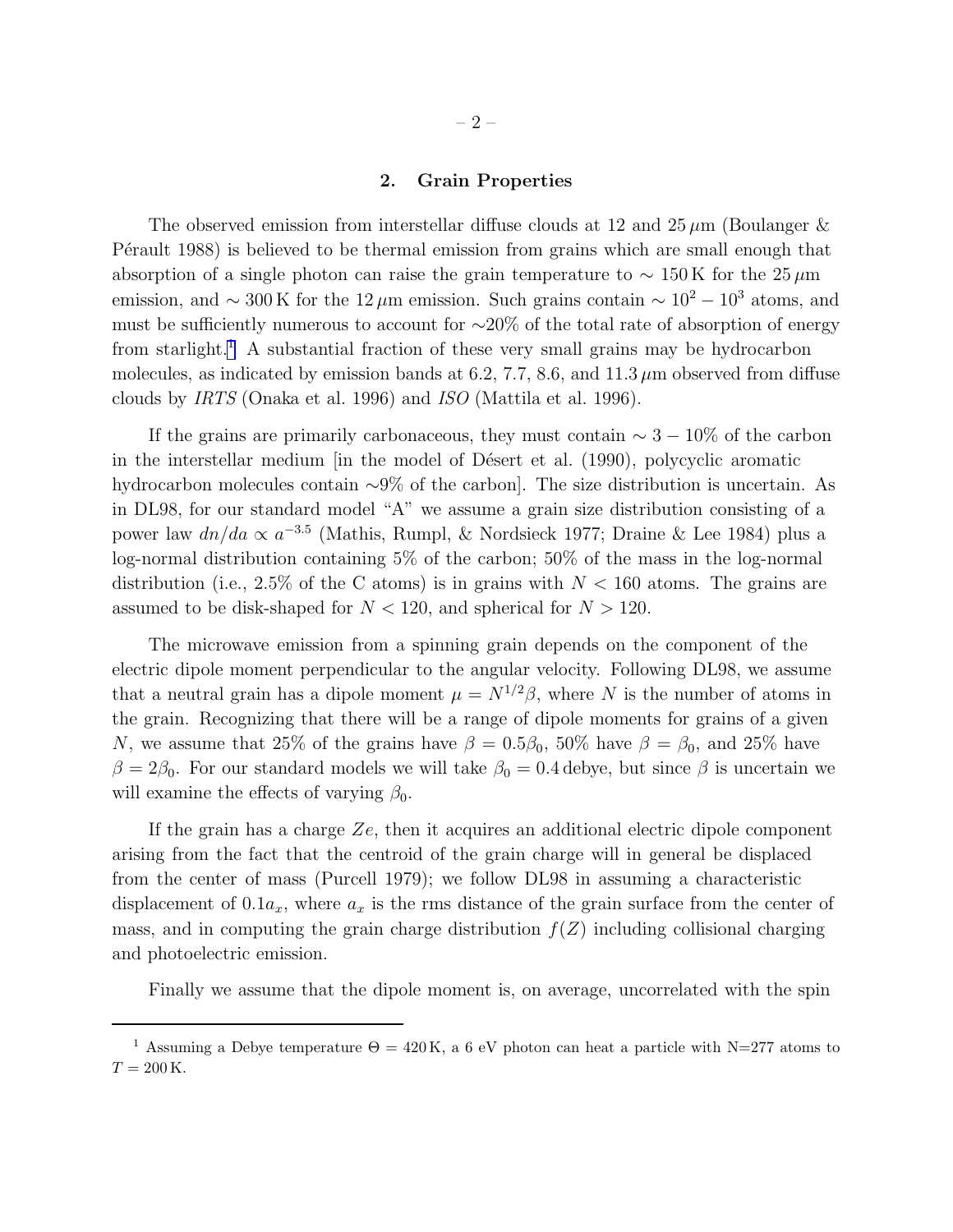<span id="page-2-0"></span>axis, so that the mean-square dipole moment transverse to the spin axis is

$$
\mu_{\perp}^{2} = (2/3) \left( \beta^{2} N + 0.01 Z^{2} e^{2} a_{x}^{2} \right) \quad . \tag{1}
$$

We will show results for 6 different grain models. Models B and C differ from our preferred model A by having  $\beta_0$  decreased or increased by a factor 2. Model D differs by having twice as many small grains in the log-normal component. In model E even the smallest grains are spherical, whereas in model F the smallest grains are assumed to be linear.

## 3. Rotation of Interstellar Grains

Rotation of small interstellar grains has been discussed previously, including the fact that the rate of rotation of very small grains would be limited by electric dipole emission (Draine & Salpeter 1979). Ferrara & Dettmar (1994) recently estimated the rotational emission from very small grains, noting that it could be observable up to  $\sim$ 100 GHz, but they did not self-consistently evaluate the emission spectrum including the effects of radiative damping. A number of distinct physical processes act to excite and damp rotation of interstellar grains, including collisions with neutral atoms, collisions with ions and long-range interactions with passing ions (Anderson & Watson 1993), rotational emission of electric dipole radiation, emission of infrared radiation, formation of  $H_2$  molecules on the grain surface, and photoelectric emission. We use the rates for these processes summarized in DL98; the results reported here assume that  $H_2$  does not form on small grains, so that there is no contribution by  $H_2$  formation to the rotation. As discussed in DL98, observed rates of  $H_2$  formation on grains limit the  $H_2$  formation torques so that they can make at most a minor contribution to the rotation of the very small grains of interest here.

Emission in the 10-100 GHz region is dominated by grains containing  $N \leq 10^3$ atoms. For these very small grains under CNM conditions (see Table [2](#page-12-0)), rotational excitation is dominated by direct collisions with ions and "plasma drag". The very smallest grains ( $N \le 150$ ) have their rotation damped primarily by electric dipole emission; for  $150 \lesssim N \lesssim 10^3$  plasma drag dominates.

## 4. Predicted Emission

Following DL98, we solve for the rms rotation rate  $\langle \nu^2 \rangle^{1/2}$ , which depends on the local environmental conditions (density  $n_{\rm H}$ , gas temperature T, fractional ionization  $n_e/n_{\rm H}$ , and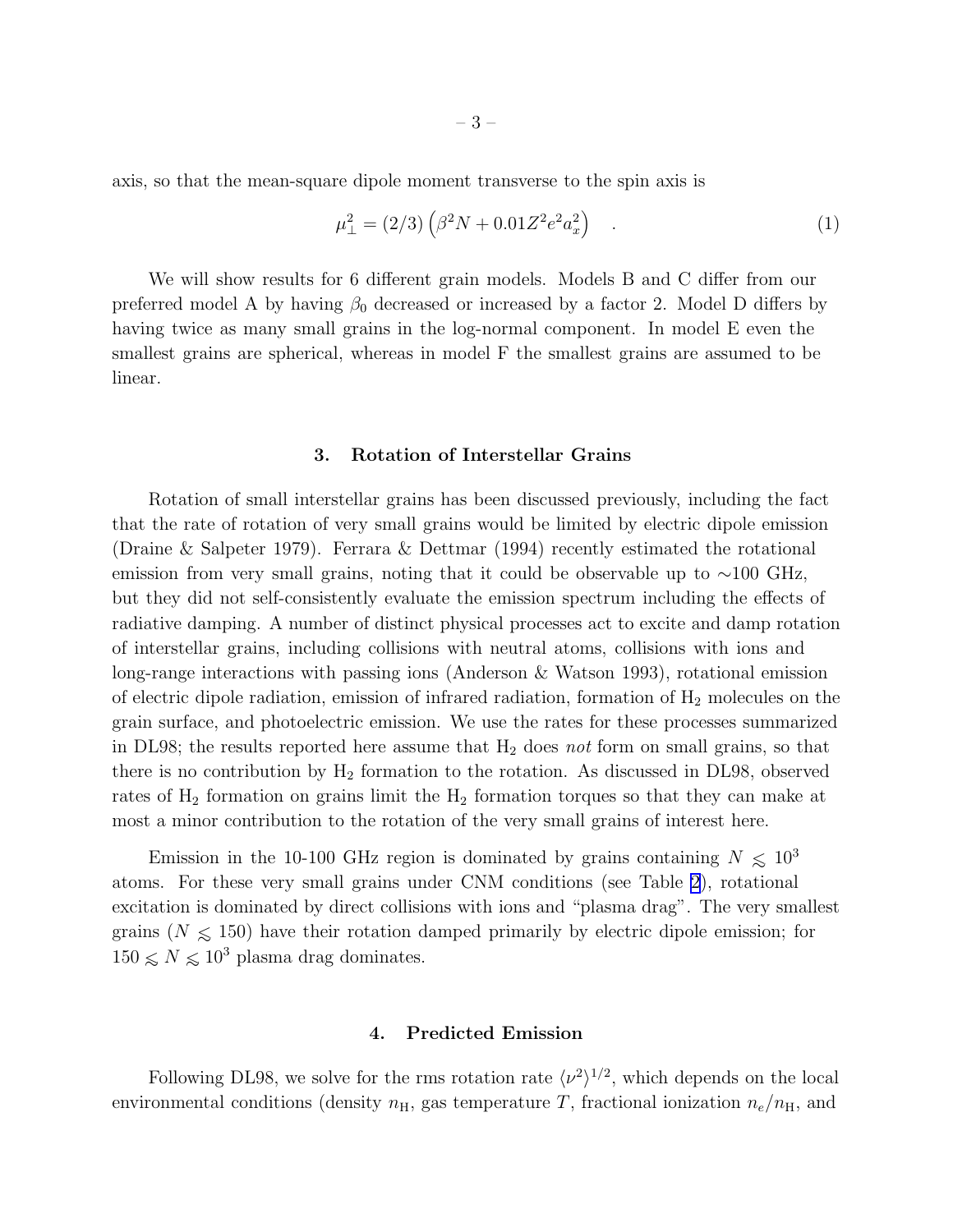the intensity of the starlight background), the grain size, and the assumed value of  $\beta$  in eq.[\(1\)](#page-2-0). Then, assuming a Maxwellian distribution of angular velocities for each grain size and  $\beta$ , we integrate over the size distribution to obtain the emission spectrum for the grain population.

Interstellar gas is found in a number of characteristic physical states (see, e.g., McKee 1990). By mass, most of the gas and dust is found in the "Warm Ionized Medium" (WIM), "Warm Neutral Medium" (WNM), "Cold Neutral Medium" (CNM), or in molecular clouds (MC). In the diffuse regions (WIM,WNM,CNM) the bulk of the dust is heated by the general starlight background to temperatures  $\sim 18 \,\mathrm{K}$  where it radiates strongly at ~ 100  $\mu$ m – thus the 100  $\mu$ m emission traces the mass of the WIM, WNM, and CNM material. Relatively little molecular material is present at  $|b| > 30$  deg where sensitive CBR observations are directed. Hence we consider only the WIM, WNM, and CNM phases in the present discussion.

In Table 1 we list the assumed properties for each of the interstellar medium components which we consider here. For  $b > 30^{\circ}$ , 21 cm observations (Heiles 1976) indicate  $N_{\rm H}({\rm WNM}) + N_{\rm H}({\rm CNM}) \approx 3.4 \times 10^{20} (\csc b - 0.2) \,\rm cm^{-2}$ , divided approximately equally between WNM and CNM phases (Dickey, Salpeter, & Terzian 1978). Dispersion measures toward pulsars in 4 globular clusters (Reynolds 1991) indicate an ionized component  $N_{\rm H}({\rm WIM}) \approx 5 \times 10^{19} \,{\rm csc} \,b \,{\rm cm}^{-2}$ , after attributing ~20% of the electrons to hot ionized gas (McKee 1990). In Figure [1](#page-9-0) we show the predicted rotational emissivity per H nucleon, where we have taken the weighted average of emission from CNM, WNM, and WIM, according to the mass fractions in Table [2](#page-12-0). The heavy curve is for our preferred grain model A; the results shown for grain models B-F serve to illustrate the uncertainty in the predicted emission. All models have the grain emissivity peaking at about ∼30 GHz; when the smallest grains are taken to be spheres (model E), the emission peak shifts to  $\sim$ 35 GHz because of the reduced moment of inertia of these smallest grains.

In addition to the rotational emission from the very small grains, we expect continuum emission from the vibrational modes of the larger dust grains, which are thermally excited according to the grain vibrational temperature  $T<sub>d</sub>$ . The vibrational emission per H atom is assumed to vary as  $j_{\nu}/n_{\rm H} = A\nu^{\alpha}B_{\nu}(T_d)$ . We show the emissivity for  $\alpha = 1.5, 1.7,$  and 2; in each case we adjust A and  $T_d$  so that  $\nu j_\nu$  peaks at  $\lambda = 140 \,\mu\text{m}$ , with a peak emissivity  $4\pi\nu j_{\nu}/n_{\rm H} = 3 \times 10^{-24} \,\rm ergs\,s^{-1}H^{-1}$  (Wright et al. 1991; cf. Fig. 5 of Draine 1995). The resulting values of  $\alpha$  and  $T_d$  are within the range found by Reach et al. (1995). We will use  $\alpha = 1.7$  to estimate the thermal emissivity; by comparison with the estimates for  $\alpha = 1.5$ and  $\alpha = 2$  we see that the thermal emission at ~100 GHz is uncertain by at least a factor  $\sim$  2. We expect the thermal emission to dominate for  $\nu \gtrsim 70$  GHz, with the rotational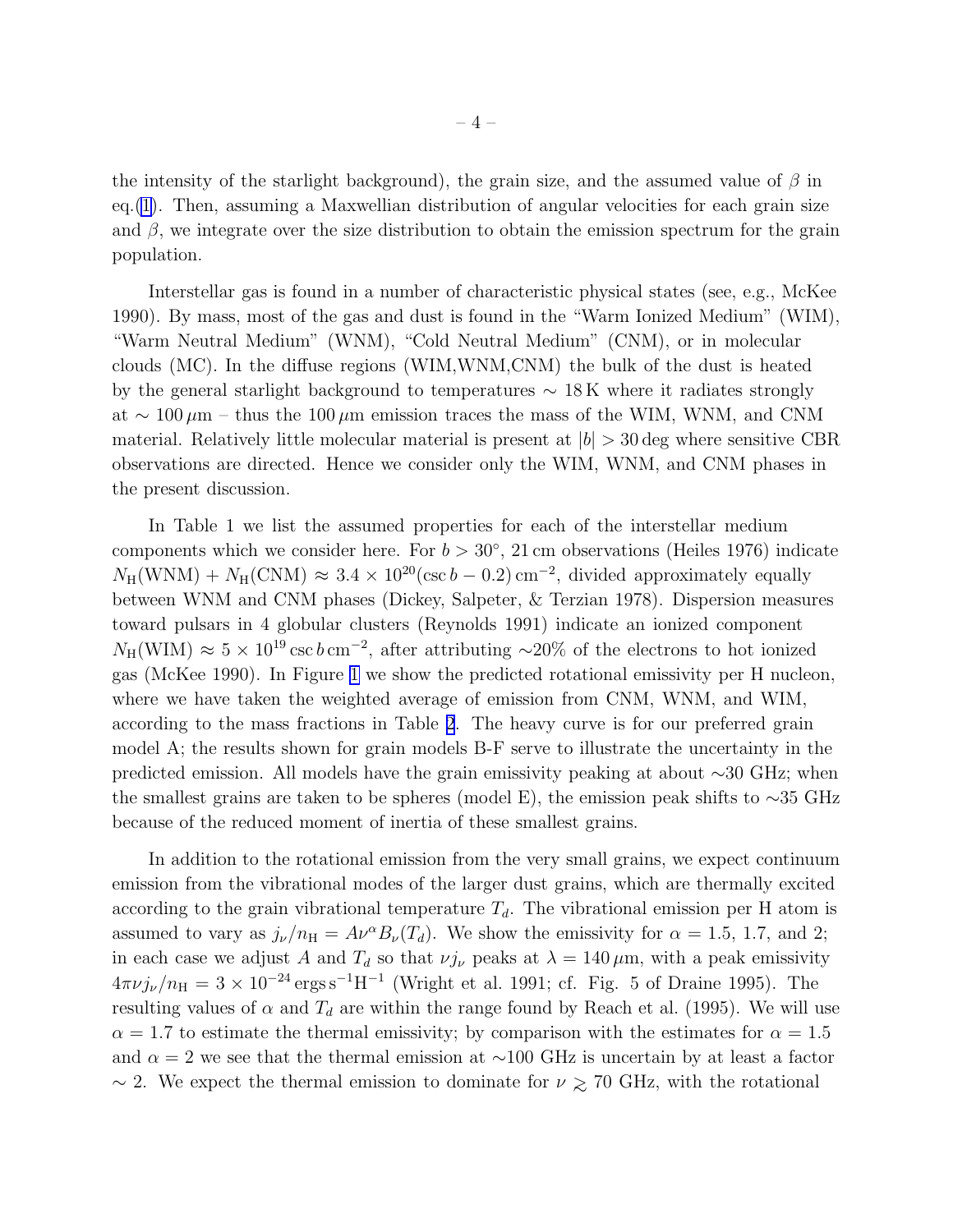<span id="page-4-0"></span>emission dominant at lower frequencies.

## 5. Comparison With Observations

Figure [2](#page-10-0) shows the emission per H nucleon for our preferred parameters (model A,  $\alpha = 1.7$ , for each phase as well as the weighted average over the three phases. Also shown are the observational results of Kogut et al. (1996) (based on cross-correlation of *COBE* DMR 31.5, 53, and 90 GHz maps with *COBE* DIRBE 100  $\mu$ m maps); de Oliveira-Costa et al. (1997) (based on cross-correlation of Saskatoon 30 and 40 GHz maps with COBE DIRBE 100  $\mu$ m maps; and Leitch et al. (1997) (based on cross-correlation of Owens Valley mapping at 14.5 and 32 GHz with  $IRAS$  100  $\mu$ m maps. All three papers reported strong positive correlations of microwave emission with  $100 \mu m$  thermal emission from dust. The observed correlation of  $100 \mu m$  emission with 21cm emission,  $I_{\nu}(100 \,\mu\text{m}) \approx 0.85 \text{MJy}\,\text{sr}^{-1}(N_{\text{H}}/10^{20}\,\text{cm}^{-2})$  (Boulanger and Pérault 1988), allows us to infer the excess microwave emission per H atom, as shown in Fig. [2.](#page-10-0)

While Kogut et al. attribute only  $\sim$ 50% of the 90 GHz signal to thermal emission, we estimate that the 90 GHz signal is predominantly vibrational emission from dust. The rotational emission which we predict appears to be in good agreement with the 30-50 GHz measurements by Kogut et al., de Oliveira-Costa et al., and Leitch et al. We conclude that rotational emission from small dust grains accounts for a substantial fraction of the "anomalous" Galactic emission at 30-50 GHz.

Leitch et al. also report excess emission at 14.5 GHz which is correlated with  $100 \,\mu m$ emission from dust. For our model A, rotational emission from dust grains accounts for only ∼30% of the reported excess emission at 14.5 GHz. Additional emission at 14.5 GHz could be obtained by changes in our adopted parameters: model B, in which dipole moments are increased by a factor of two, would be in good agreement with the 14.5 GHz result of Leitch et al. However, the assumed dipole moment is larger than we consider likely, so we do not favor this model. We could of course also improve agreement by increasing the number of small grains in the size range ( $N \approx 100$ ) primarily radiating near 14.5 GHz.

We note that there may be systematic variations in the small grain population from one region to another. The signal reported by Leitch et al. at 30 GHz is about a factor of ∼3 larger than the results of Kogut et al. and de Oliveira-Costa et al., both of which average over much larger areas than the observations of Leitch et al. Additional observations to measure more precisely the Galactic emission will be of great value. We also note that although Leitch et al. found no correlation of 14.5 GHz excess with synchrotron maps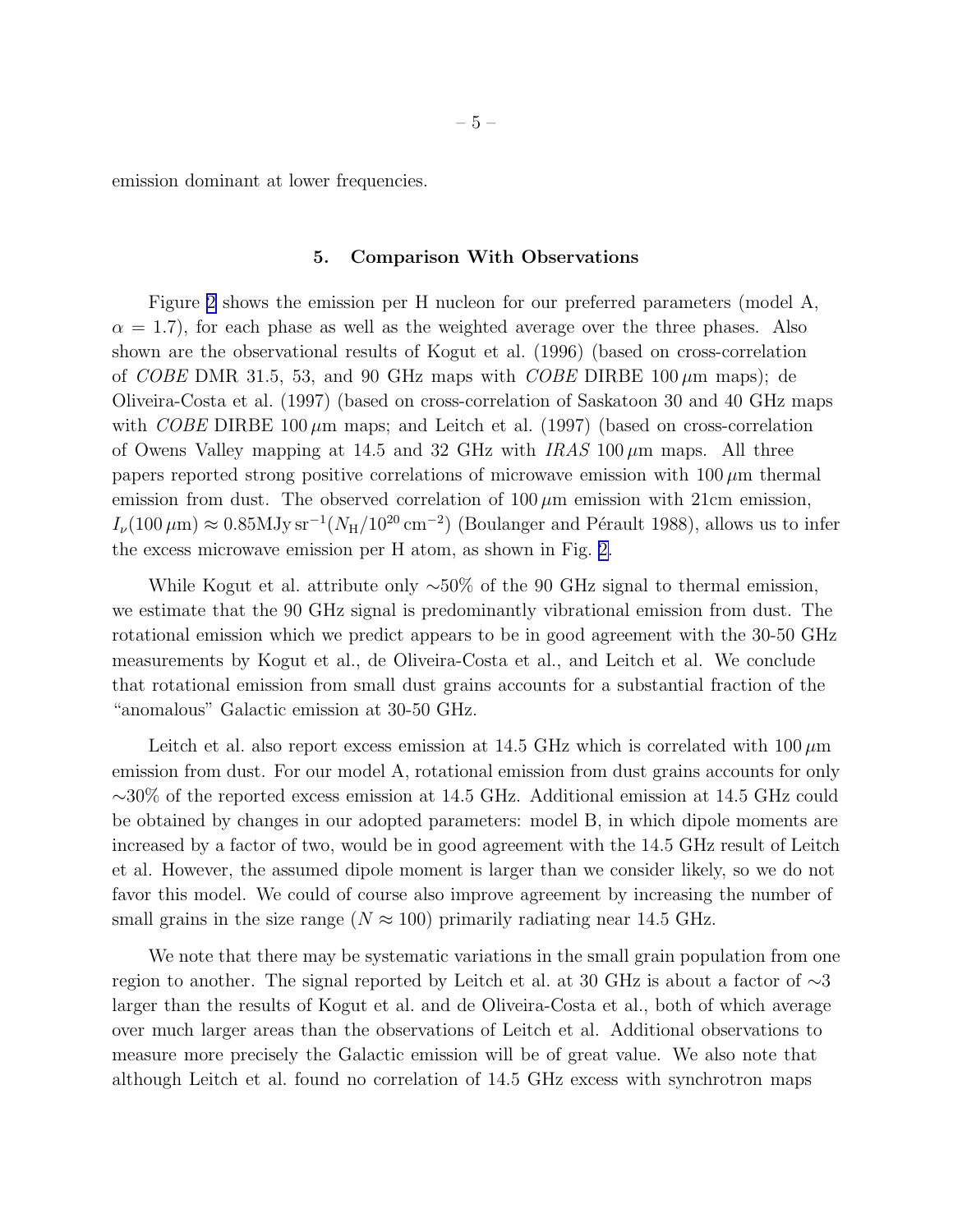<span id="page-5-0"></span>at 408 MHz, synchrotron emission and rotational emission from dust are expected to contribute approximately equally to the diffuse background near 14 GHz (see Fig. [3\)](#page-11-0). We conjecture that some of the  $100 \mu$ m-correlated 14.5 GHz radiation observed by Leitch et al. may be synchrotron emission which is enhanced by increased magnetic field strengths near concentrations of gas and dust.

#### 6. Why Not Free-Free?

Based on the observed frequency-dependence of the excess radiation, Kogut et al. proposed that it was a combination of thermal emission from dust plus free-free emission from ionized hydrogen. Leitch et al. reached the same conclusion based on their 14.5 and 32 GHz measurements.

Leitch et al. noted that if the proposed spatially-varying free-free emission originated in gas with  $T \leq 10^4$ K, it would be accompanied by H $\alpha$  emission at least 60 times stronger than the observed variations in the H $\alpha$  sky brightness (Gaustad et al. 1996) on the same angular scales. Noting that the ratio of  $H\alpha$  to free-free radio continuum drops as the gas temperature is increased above  $\sim 3 \times 10^4$  K, Leitch et al. proposed that the "anomalous" emission originated in gas at  $T \gtrsim 10^6$  K,

However, this proposal appears to be untenable. According to Leitch et al., the observed emission excess would require an emission measure  $EM \approx 130T_6^{0.4}$  cm<sup>-6</sup> pc with  $T_6 \equiv (T/10^6 \text{ K}) \geq 1$  near the North Celestial Pole (NCP,  $l \approx 123^{\circ}$ ,  $b \approx 27.4^{\circ}$ ). Kogut et al. and de Oliveira-Costa et al. reported a weaker signal at 30 GHz, corresponding to an emission measure  $\sim 40T_6^{0.4}$  cm<sup>-6</sup> pc toward the NCP. The DMR observations (Kogut et al. 1996) cover a substantial fraction of the sky, and would imply an emission measure normal to the galactic disk  $\sim 2 \sin 27^{\circ} \times 40T_6^{0.4}$  cm<sup>-6</sup> pc. For  $T \gtrsim 10^6$  K the radiative cooling rate can be approximated by  $\sim 1 \times 10^{-22} (T_6^{-1} + 0.3T_6^{1/2}) n_H n_e$  ergs cm<sup>3</sup>s<sup>-1</sup> (cf. Bohringer & Hensler 1989) so the power radiated per disk area would be  $\sim 30(T_6^{-0.6} + 0.3T_6^{0.9})L_{\odot}$  pc<sup>-2</sup>, far in excess of the  $0.3L_{\odot}$  pc<sup>-2</sup> energy input for one  $10^{51}$  ergs supernova per 100 yr per 10 kpc radius disk. Evidently the proposed attribution of the "anomalous emission" to bremsstrahlung from hot gas can be rejected on energetic grounds.

# 7. Discussion

Very small dust grains have been invoked previously to explain the observed  $3 - 60 \,\mu m$ emission from interstellar dust (Leger & Puget 1984; Draine & Anderson 1985; Désert,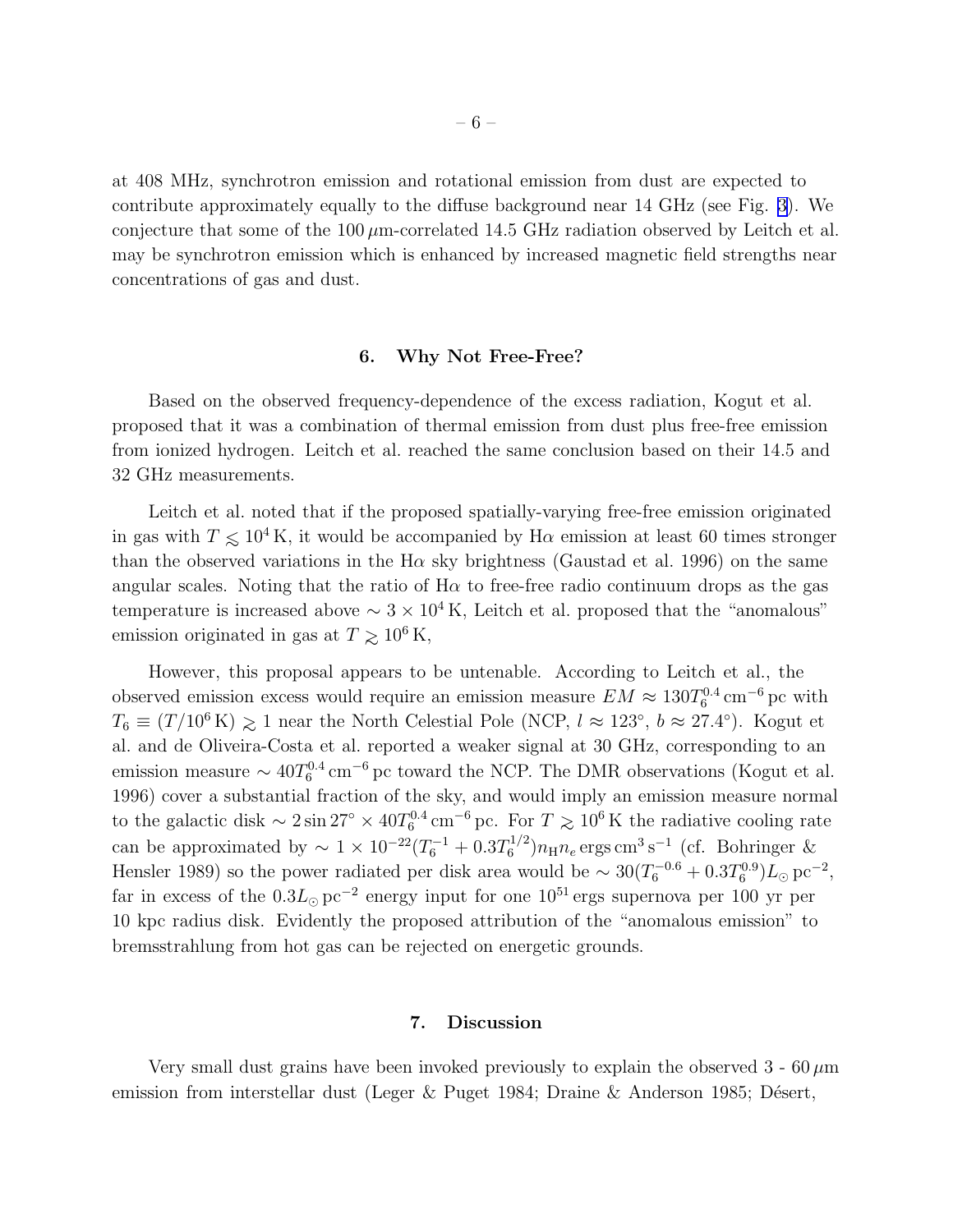Boulanger, & Puget 1990). We have calculated the spectrum of rotational emission expected from such dust grains, and shown that it should be detectable in the  $10 - 100$  GHz region. In fact, we argue that this emission has already been detected by Kogut et al. (1996), de Oliveira-Costa et al. (1997), and Leitch et al. (1997).

Rotational emission from very small grains and "thermal" (i.e., vibrational) emission by larger dust grains is an important foreground which will have to be subtracted in future sensitive experiments to measure angular structure in the CBR. To illustrate the relative importance of the emission from dust, in Fig. [3](#page-11-0) we show the estimated rms variations in Galactic emission near the NCP  $(l = 123^{\circ}, b = 27.4^{\circ})$ , representative of intermediate galactic latitudes. The HI column density is taken to be  $N(\text{H}^0) = 6.05 \times 10^{20} \text{ cm}^{-2}$ (Hartmann & Burton 1997), plus an additional column density  $N(H^+) \sim 1.3 \times 10^{20}$  cm<sup>-2</sup> of WIM. We take 20% as an estimate of the rms variations in column density on angular scales of a few degrees.

We also show the synchrotron background near the NCP, based on a total antenna temperature of 3.55 K at 1.42 GHz (Reich 1982) and  $I_{\nu} \propto \nu^{-1}$  at higher frequencies. The synchrotron background is smoother than the HI; we take 5% as an estimate of the rms synchrotron variations on angular scales of a few degrees. From the standpoint of minimizing confusion with non-CBR backgrounds, 70-100 GHz appears to be the optimal frequency window.

The "thermal" emission originates in larger grains, which are known to be partially aligned with their long axes perpendicular to the local magnetic field; above 100 GHz most of the emission is thermal, and we estimate that this will be  $\sim$  5% linearly polarized perpendicular to the magnetic field (Dotson 1996 has observed up to 7% polarization at 100  $\mu$ m toward M17). Below ∼50 GHz most of the emission is rotational. At this time it is not clear whether the angular momentum vectors of very small dust grains will be aligned with the galactic magnetic field. Ultraviolet observations of interstellar polarization place limits on such alignment (Kim & Martin 1995) but do not require it to be zero. If the grain angular momenta tend to be aligned with the galactic magnetic field, then the rotational emission will tend to be polarized perpendicular to the magnetic field. Physical processes which could produce alignment of these small grains will be discussed in future work (Lazarian & Draine 1998). Even modest (∼1%) polarization of the dust emission could interfere with efforts to measure the small polarization of the CBR introduced by cosmological density fluctuations.

According to our model, the  $\sim 30 \text{ GHz}$  emission and diffuse  $12 \mu$ m emission should be correlated, as both originate in grains containing  $\sim 10^2$  atoms; future satellite observations of the diffuse background can test this. Future observations by both ground-based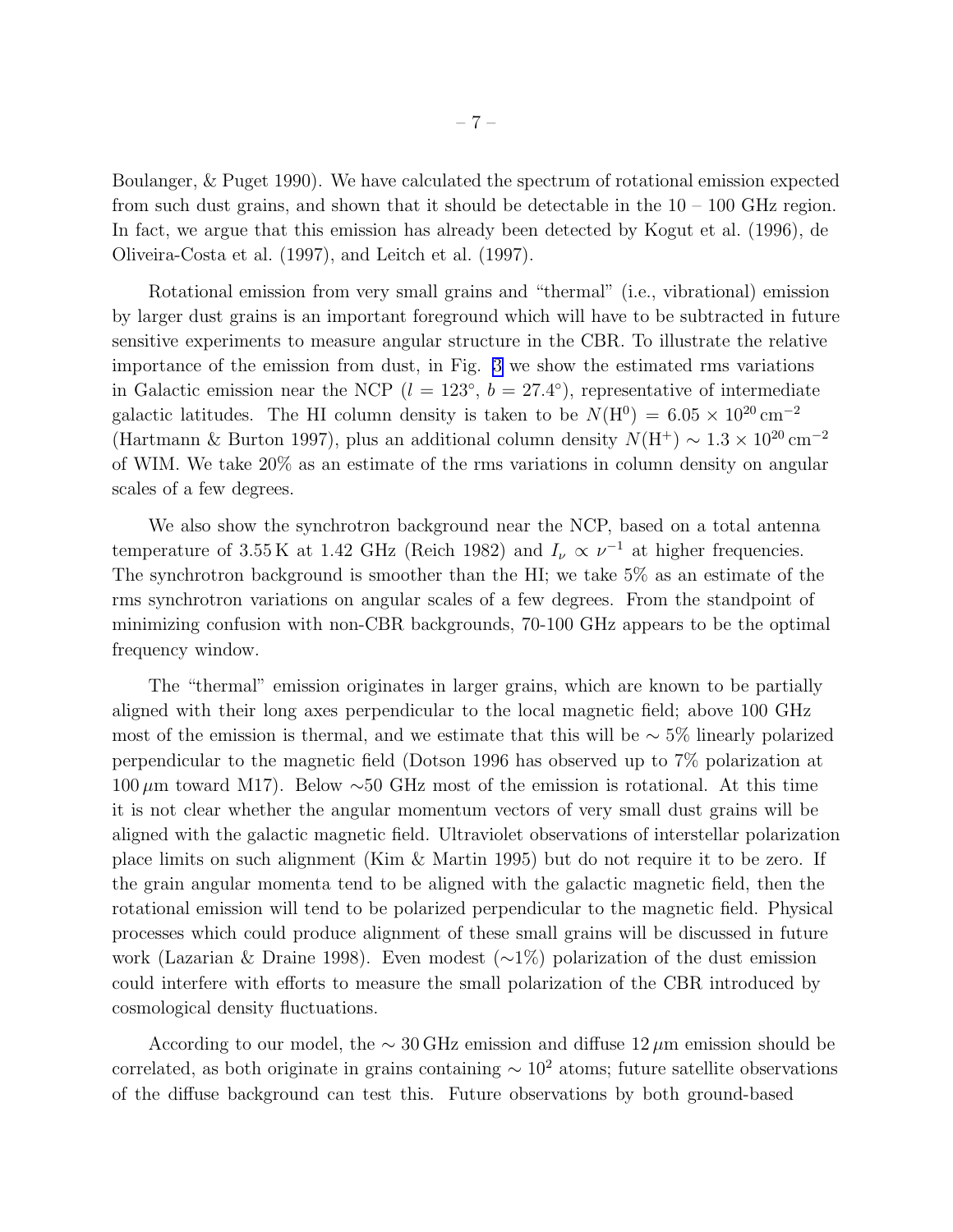experiments and satellites such as MAP and PLANCK will be able to characterize more precisely the intensity and spectrum of emission from interstellar dust grains in the 10-200 GHz region. Measurements of the 10-100 GHz emission will constrain the abundance of very small grains, including spatial variations, as well as their possible alignment.

We thank Tom Herbig, Angélica de Oliveira-Costa, Lyman Page, Alex Refregier, David Spergel, Max Tegmark, and David Wilkinson for helpful discussions. We thank Robert Lupton for the availability of the SM package. B.T.D. acknowledges the support of NSF grants AST-9319283 and AST-9619429, and A.L. the support of NASA grant NAG5-2858.

#### REFERENCES

- Anderson, N., & Watson, W.D. 1993, A&A, 270, 477
- Bohringer, H., & Hensler, G. 1989, A&A, 215, 147
- Boulanger, F., & Pérault, M. 1988, ApJ, 330, 964
- de Oliveira-Costa, A., Kogut, A., Devlin, M.J., Netterfield, C.B., Page, L.A., & Wollack, E.J. 1997, ApJ, 482, L17
- D´esert, F.-X., Boulanger, F., & Puget, J.L. 1990, A&A, 237, 215
- Dickey, J.M., Salpeter, E.E., & Terzian, Y. 1978, ApJS, 36, 77
- Dotson, J.L. 1996, ApJ, 470, 566
- Draine, B.T. 1995, in "Physics of the Interstellar Medium and Intergalactic Medium", ed. A. Ferrara, C.F. McKee, C. Heiles, and P.R. Shapiro, ASP Conf. Ser. 80, 133
- Draine, B.T., & Anderson, N. 1985, ApJ, 292, 494
- Draine, B.T., & Lazarian, A. 1998, in preparation
- Draine, B.T., & Lee, H.M. 1984, ApJ, 285, 89
- Draine, B.T., & Salpeter, E.E. 1979, ApJ, 231, 77
- Ferrara, A., & Dettmar, R.-J. 1994, ApJ, 427, 155
- Gaustad, J.E., McCullough, P.R., & Van Buren, D. 1996, PASP, 108, 823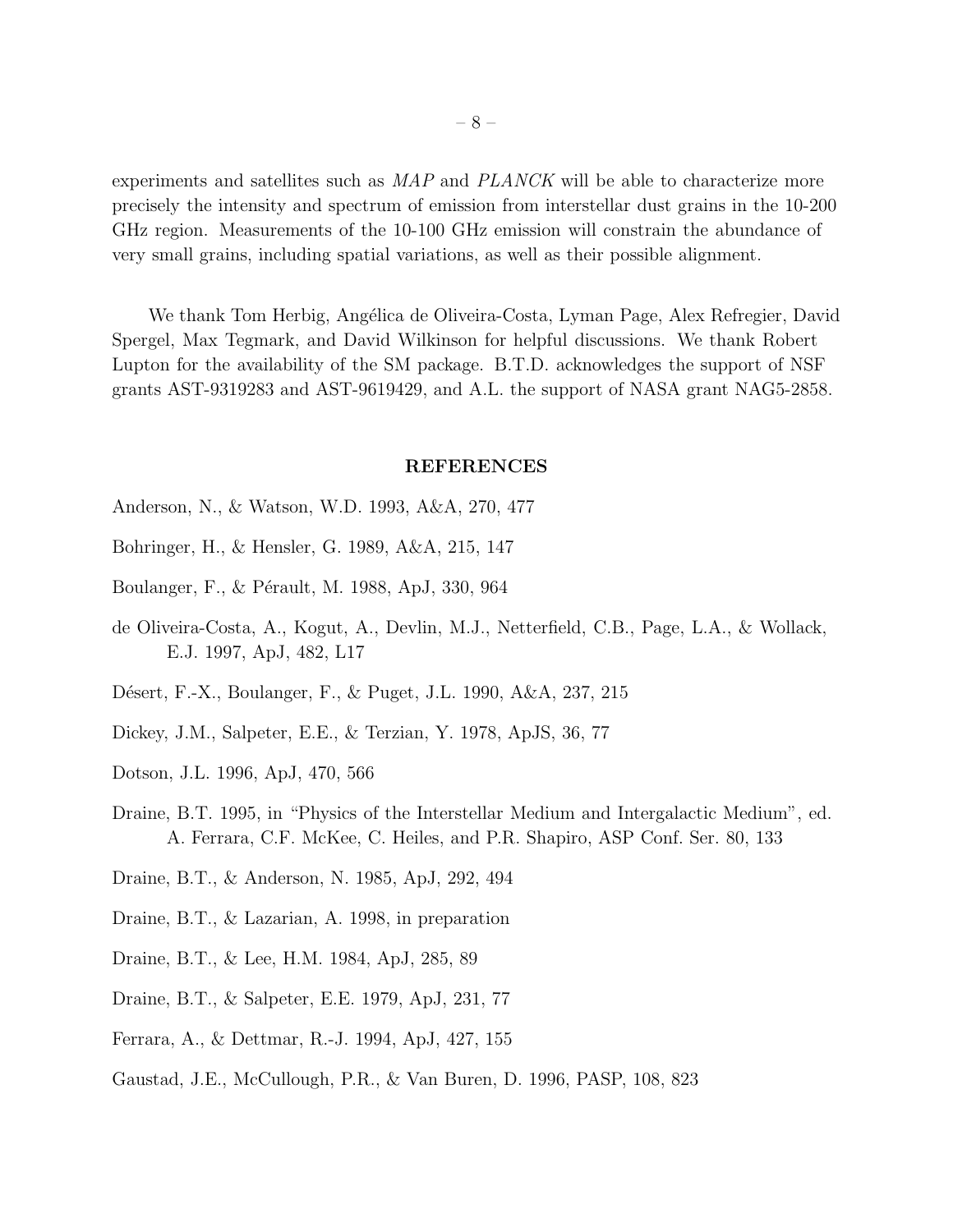- Hartmann, D., & Burton, W.B. 1997, "Atlas of Galactic Neutral Hydrogen", Cambridge University Press
- Heiles, C. 1976, ApJ, 204, 379
- Kim, S.H., & Martin, P.G. 1995, ApJ, 444, 293
- Kogut, A., Banday, A.J., Bennett, C.L., Gorski, K.M., Hinshaw, G., & Reach, W.T. 1996, ApJ, 460, 1
- Lazarian, A., & Draine, B.T. 1998, in preparation
- Leger, A., & Puget, J.L. 1984, A&A, 137, L5
- Leitch, E.M., Readhead, A.C.S., Pearson, T.J., & Myers, S.T. 1997, ApJ, 486, L23
- Mathis, J.S., Rumpl, W., & Nordsieck, K.H. 1977, ApJ, 217, 425
- Mattila, K., Lemke, D., Haikala, L.K., Laureijs, R.J., Leger, A., Lehtinen, K., Leinert, C., Mezger, P.G. 1996, A&A, 315, L353
- McKee, C.F. 1990, in "The Evolution of the Interstellar Medium", ed. L. Blitz, ASP Conf. Ser. 12, 3
- Onaka, T., Yamamura, I., Tanab´e, T., Roellig, T., & Yuen, L. 1996, PASJ, 48, L59
- Purcell, E.M. 1979, ApJ, 231, 404.
- Reach, W.T., et al. 1995, ApJ, 451, 188
- Reich, W. 1982, A&A Suppl., 48, 219
- Reynolds, R.J. 1991, ApJ, 372, L17
- Wright, E.L., et al. 1991, ApJ, 381, 200

<sup>– 9 –</sup>

This preprint was prepared with the AAS IATEX macros v4.0.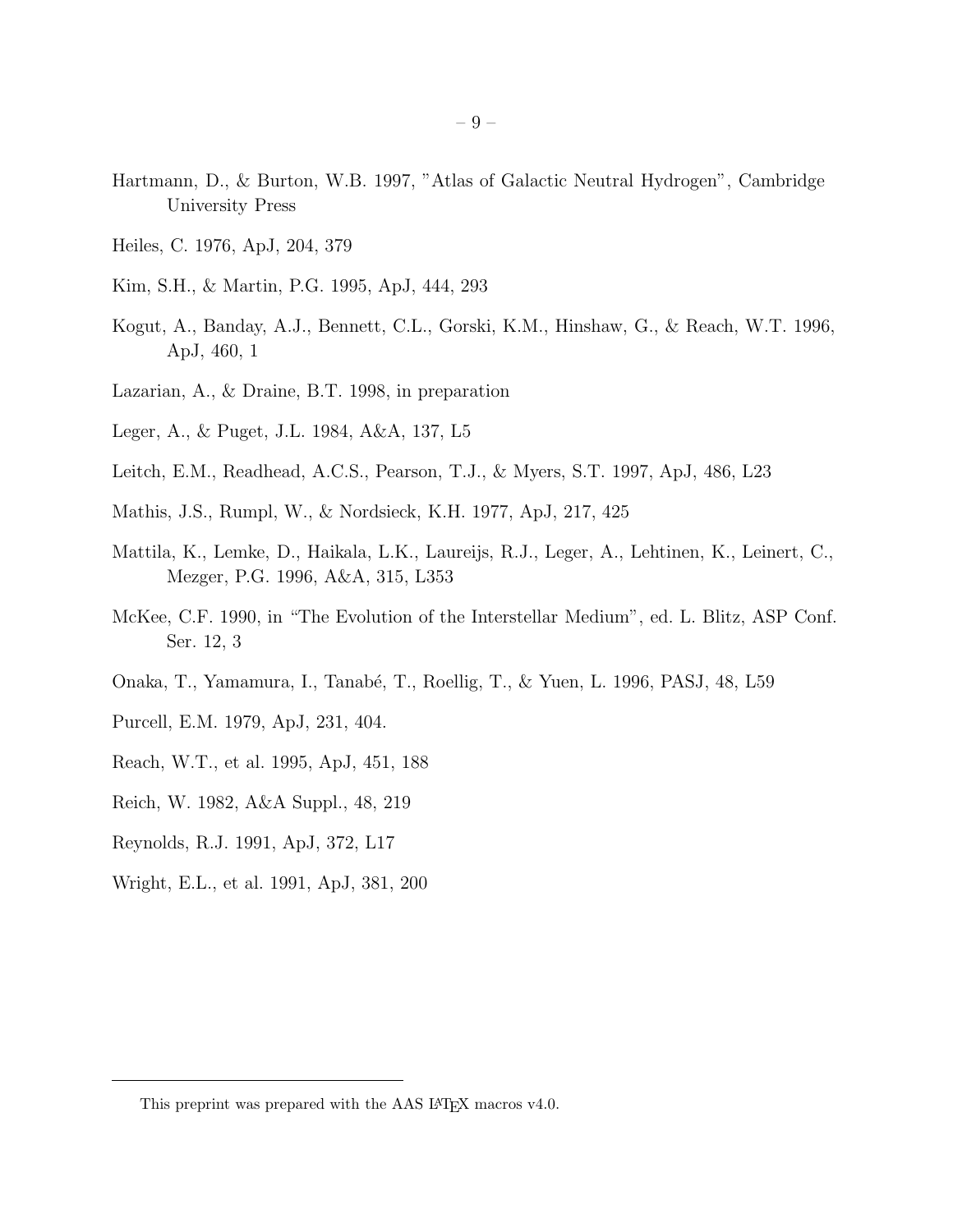<span id="page-9-0"></span>

Fig. 1.— Predicted rotational emissivity/H of interstellar dust at  $|b| \gtrsim 20^{\circ}$ . We assume the mix of cloud properties given in Table [2](#page-12-0). Curves are labelled by grain model, A-F (see Table [1\)](#page-12-0). A is the preferred grain model. Estimates for the vibrational ("thermal") emission from  $a \gtrsim 0.01 \mu m$  grains are labelled by  $\alpha$  and  $T_d$  (see text).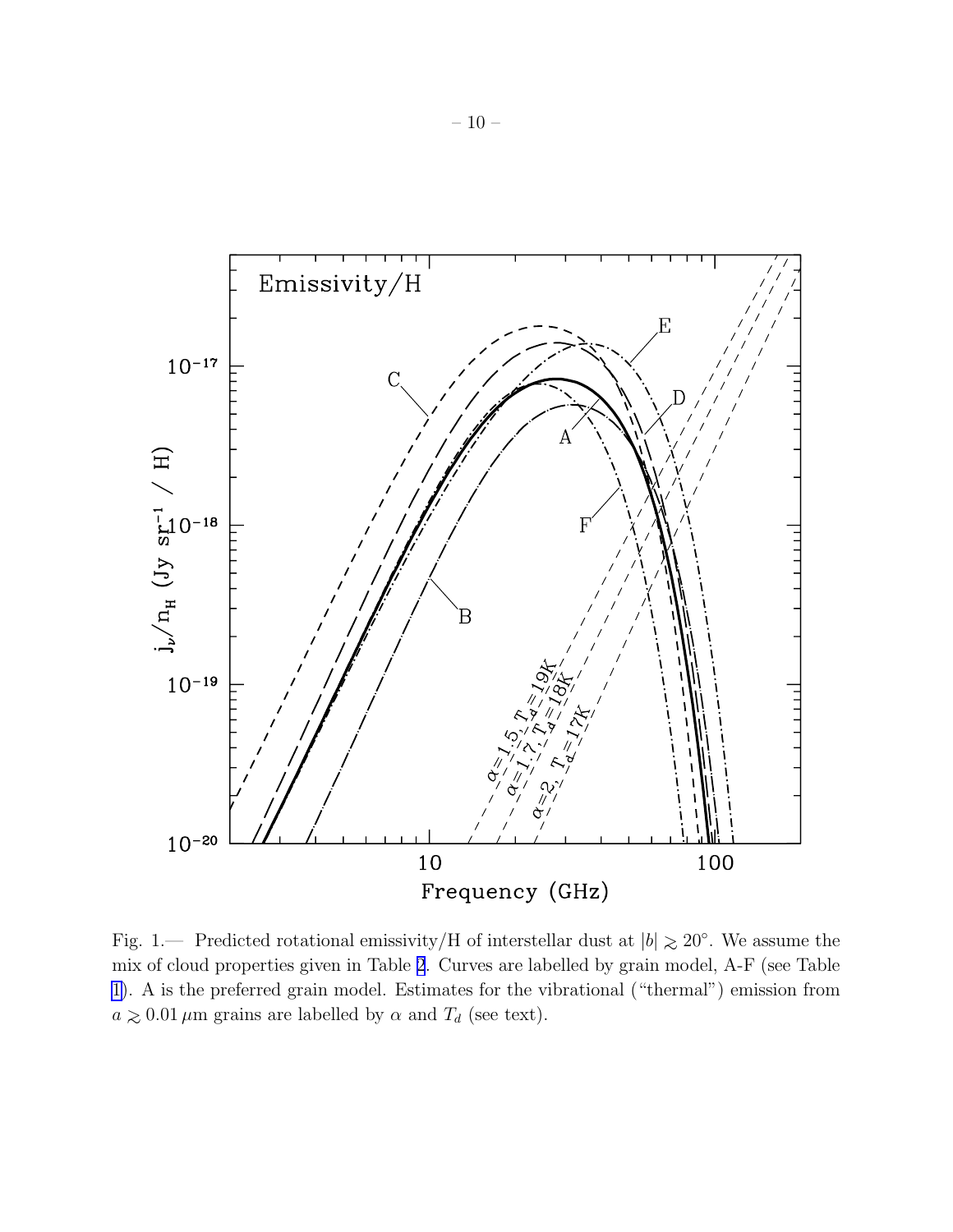<span id="page-10-0"></span>

Fig. 2.— Solid line is the predicted emissivity/H of the interstellar medium at  $|b| \gtrsim 20^{\circ}$  for the preferred grain model ("A"), averaged over CNM, WNM, and WIM phases of interstellar gas. The vibrational and rotational components of this emission are shown as broken lines. Also shown are the emissivity per H atom for each of these phases. Symbols show observational results from COBE DMR (open diamonds; Kogut et al. 1996); Saskatoon (filled diamonds; de Oliveira-Costa et al. 1997); and Owens Valley (filled squares; Leitch et al. 1997).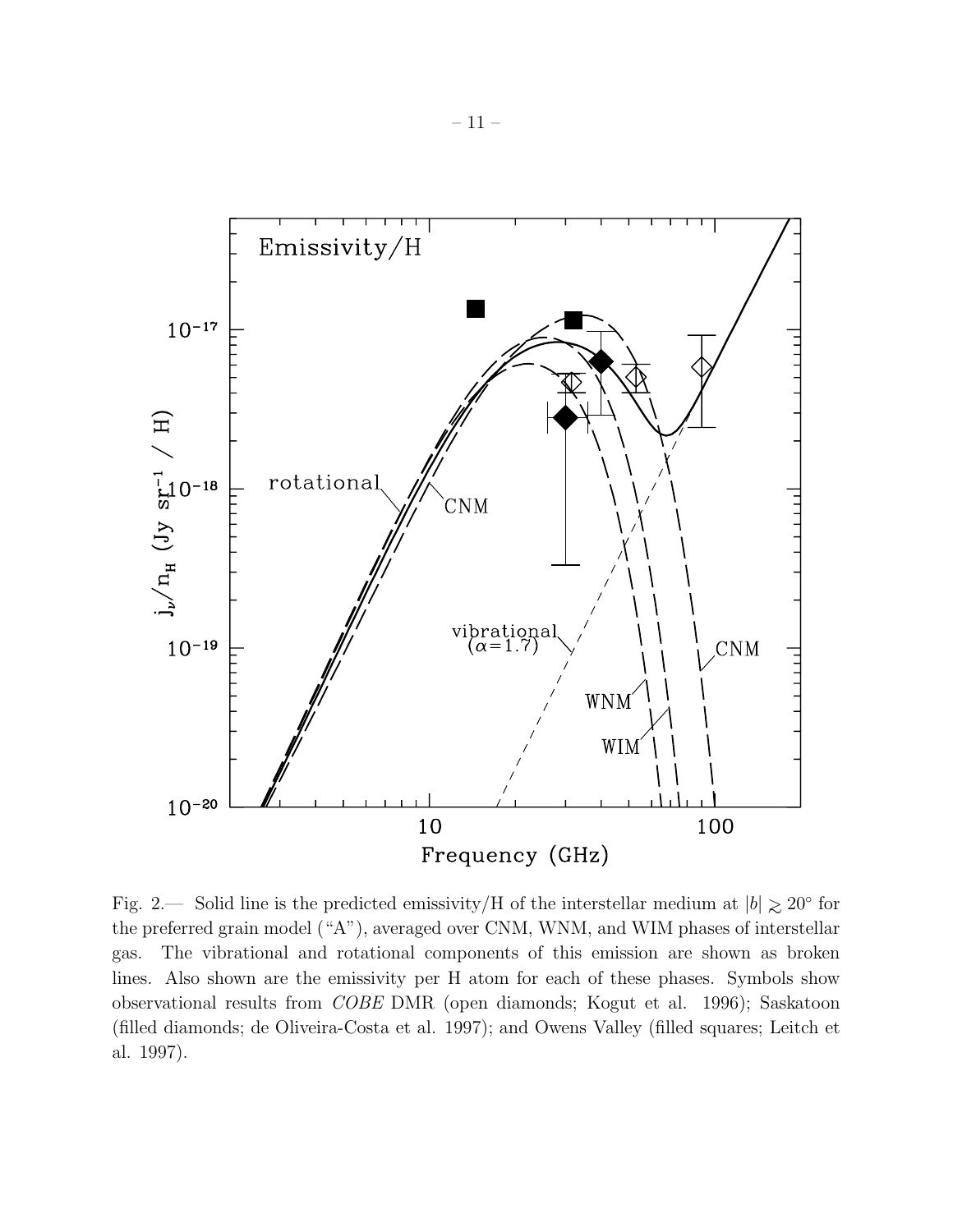<span id="page-11-0"></span>

Fig. 3.— Estimated rms variations on scales of a few degrees from galactic foregrounds near the North Celestial Pole (see text); the dust column density is assumed to vary by  $~\sim 20\%$ , and the synchrotron emission by  $~\sim 5\%$ .